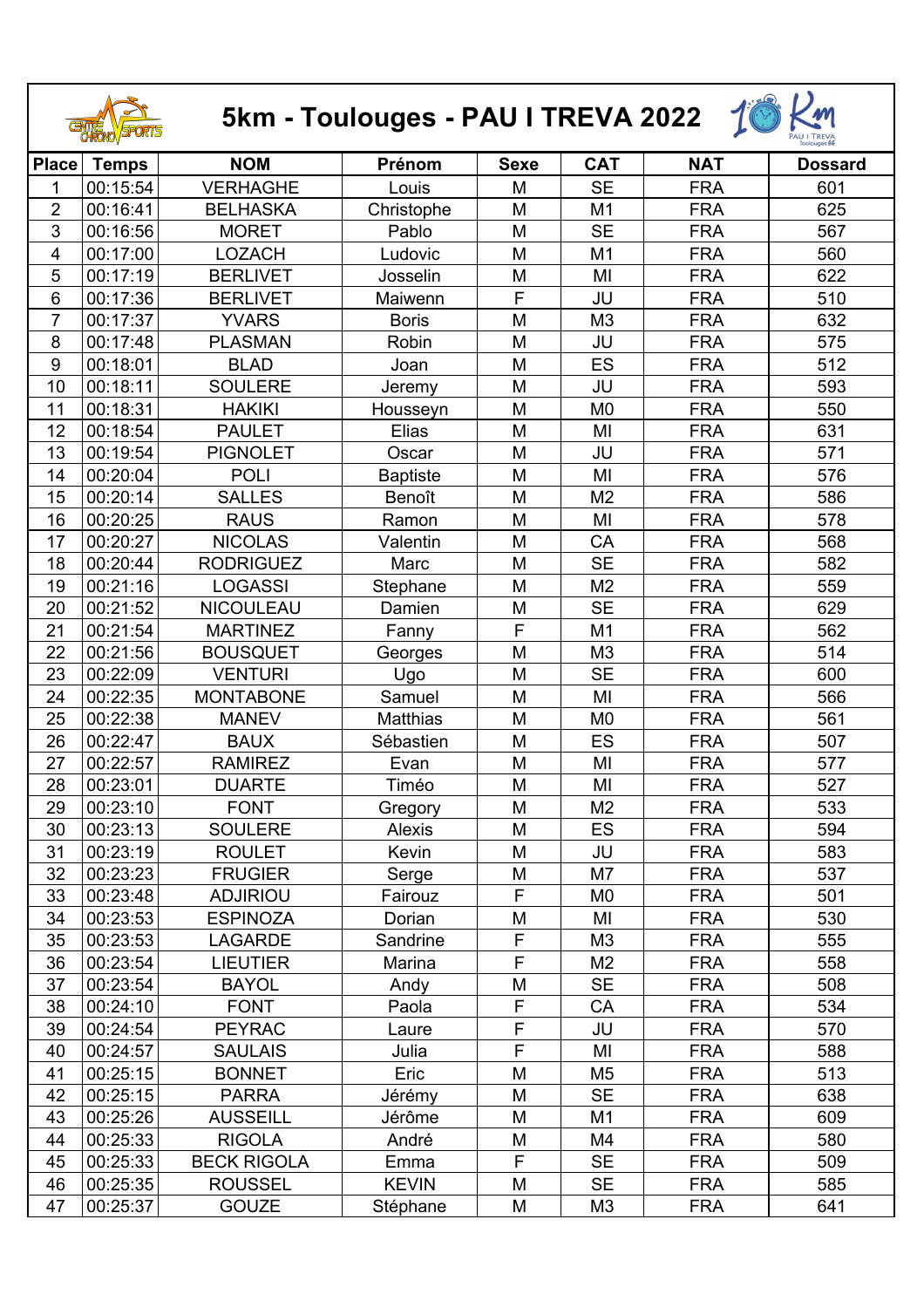| 48 | 00:25:52 | <b>SAUTIN</b>             | Amandine        | F                       | <b>SE</b>      | <b>FRA</b> | 589 |
|----|----------|---------------------------|-----------------|-------------------------|----------------|------------|-----|
| 49 | 00:25:53 | <b>FALLEAU</b>            | Laurent         | M                       | M <sub>2</sub> | <b>FRA</b> | 607 |
| 50 | 00:26:11 | <b>CHAVERGNAC</b>         | Clément         | M                       | <b>SE</b>      | <b>FRA</b> | 519 |
| 51 | 00:26:14 | <b>PAULET</b>             | Nadia           | F                       | M <sub>2</sub> | <b>FRA</b> | 630 |
| 52 | 00:26:20 | <b>PINON</b>              | Sylvie          | F                       | M <sub>2</sub> | <b>FRA</b> | 573 |
| 53 | 00:26:22 | <b>OBRADORS</b>           | Kali            | $\overline{F}$          | MI             | <b>FRA</b> | 621 |
| 54 | 00:26:37 | <b>SILLARD</b>            | Frédéric        | M                       | M <sub>3</sub> | <b>FRA</b> | 634 |
| 55 | 00:26:38 | <b>DES</b>                | Sandrine        | F                       | M <sub>3</sub> | <b>FRA</b> | 526 |
| 56 | 00:27:01 | <b>FICHEL</b>             | Hugo            | M                       | MI             | <b>FRA</b> | 532 |
| 57 | 00:27:04 | <b>DA SILVA</b>           | <b>VICTOR</b>   | M                       | M4             | <b>FRA</b> | 523 |
| 58 | 00:27:07 | <b>CANAL</b>              | Océane          | F                       | MI             | <b>FRA</b> | 614 |
| 59 | 00:27:32 | <b>VIMENET</b>            | Léna            | F                       | MI             | <b>FRA</b> | 602 |
| 60 | 00:27:35 | <b>SEMPER</b>             | David           | M                       | M <sub>0</sub> | <b>FRA</b> | 591 |
| 61 | 00:27:37 | <b>ESTÈVE</b>             | Sébastien       | M                       | M <sub>2</sub> | <b>FRA</b> | 531 |
| 62 | 00:27:37 | <b>FRUITET</b>            | Maud            | F                       | M <sub>0</sub> | <b>FRA</b> | 538 |
| 63 | 00:27:39 | <b>ROGER</b>              | Yvon            | M                       | M7             | <b>FRA</b> | 635 |
| 64 | 00:27:41 | <b>BRIEUSSEL</b>          | Emilie          | F                       | M <sub>3</sub> | <b>FRA</b> | 517 |
| 65 | 00:27:54 | <b>VENTURI</b>            | David           | M                       | M <sub>5</sub> | <b>FRA</b> | 599 |
| 66 | 00:27:59 | <b>DOLFI</b>              | Marion          | $\mathsf F$             | M <sub>1</sub> | <b>FRA</b> | 616 |
| 67 | 00:28:09 | <b>PAYRE</b>              | Marie           | F                       | ES             | <b>FRA</b> | 569 |
| 68 | 00:28:09 | <b>BARRERE</b>            | Tom             | M                       | MI             | <b>FRA</b> | 505 |
| 69 | 00:28:32 | <b>GUERRERO</b>           | Camille         | F                       | <b>SE</b>      | <b>FRA</b> | 547 |
| 70 | 00:28:47 | <b>GARAVINI</b>           | Eric            | M                       | M <sub>0</sub> | <b>FRA</b> | 539 |
| 71 | 00:28:50 | <b>AREVALO</b>            | Carlos          | M                       | M4             | <b>FRA</b> | 633 |
| 72 | 00:28:59 | <b>JEBLAOUI</b>           | Mickael         | M                       | M <sub>0</sub> | <b>FRA</b> | 624 |
| 73 |          | 00:29:01 FRANCOIS GUICHET | Evane           | F                       | MI             | <b>FRA</b> | 623 |
| 74 | 00:29:04 | <b>CASADEMONT</b>         | <b>Thibault</b> | M                       | M1             | <b>FRA</b> | 606 |
| 75 | 00:29:05 | <b>LARADI</b>             | Mehdi           | M                       | <b>SE</b>      | <b>FRA</b> | 556 |
| 76 | 00:29:13 | <b>GRESILLON</b>          | Caroline        | F                       | M3             | <b>FRA</b> | 618 |
| 77 | 00:29:20 | <b>ZOCCHETTO</b>          | Laurie          | $\overline{\mathsf{F}}$ | <b>SE</b>      | <b>FRA</b> | 604 |
| 78 | 00:29:30 | <b>JUFFIN</b>             | Gilles          | M                       | M <sub>2</sub> | <b>FRA</b> | 553 |
| 79 | 00:29:32 | <b>KEHRES</b>             | Isabelle        | F                       | M2             | <b>FRA</b> | 554 |
| 80 | 00:29:35 | <b>XATARD</b>             | Clara           | F                       | MI             | <b>FRA</b> | 603 |
| 81 | 00:29:35 | <b>SEGARRA</b>            | Thierry         | M                       | M <sub>2</sub> | <b>FRA</b> | 628 |
| 82 | 00:29:39 | <b>PERTEGAS</b>           | Shanice         | F                       | MI             | <b>FRA</b> | 615 |
| 83 | 00:29:49 | <b>MEDINILLA</b>          | Carmen          | F                       | M4             | <b>FRA</b> | 563 |
| 84 | 00:29:50 | <b>ISAY</b>               | Leslie          | F                       | M <sub>2</sub> | <b>FRA</b> | 552 |
| 85 | 00:30:02 | <b>GOMEZ</b>              | Stéphanie       | F                       | M <sub>2</sub> | <b>FRA</b> | 544 |
| 86 | 00:30:09 | <b>FORTECOËF</b>          | Aurégan         | $\overline{F}$          | <b>SE</b>      | <b>FRA</b> | 535 |
| 87 | 00:30:12 | <b>VILAIN</b>             | Delphine        | F                       | M <sub>2</sub> | <b>FRA</b> | 636 |
| 88 | 00:30:12 | <b>RUTTNER</b>            | Lisa            | F                       | M <sub>1</sub> | <b>FRA</b> | 637 |
| 89 | 00:30:13 | <b>HUGARD</b>             | Daniel          | M                       | M <sub>6</sub> | <b>FRA</b> | 551 |
| 90 | 00:30:16 | <b>TIRAN</b>              | Magali          | F                       | M <sub>0</sub> | <b>FRA</b> | 597 |
| 91 | 00:30:18 | <b>BARTHÈS</b>            | Amélie          | F                       | M <sub>0</sub> | <b>FRA</b> | 506 |
| 92 | 00:30:22 | <b>GOMEZ</b>              | Cyril           | M                       | M <sub>2</sub> | <b>FRA</b> | 543 |
| 93 | 00:30:26 | <b>ROULET</b>             | Celia           | F                       | <b>SE</b>      | <b>FRA</b> | 584 |
| 94 | 00:30:43 | <b>GUERTAU</b>            | Melanie         | F                       | <b>SE</b>      | <b>FRA</b> | 548 |
| 95 | 00:30:47 | <b>DUBS</b>               | Ophélie         | F                       | <b>SE</b>      | <b>FRA</b> | 528 |
| 96 | 00:30:56 | <b>LAURENS</b>            | Séverine        | F                       | M <sub>1</sub> | <b>FRA</b> | 608 |
| 97 | 00:31:10 | <b>BOSQUE</b>             | Audrey          | $\mathsf F$             | M <sub>1</sub> | <b>FRA</b> | 626 |
| 98 | 00:31:12 | <b>MONASSIER</b>          | Anne            | F                       | M <sub>2</sub> | <b>FRA</b> | 565 |